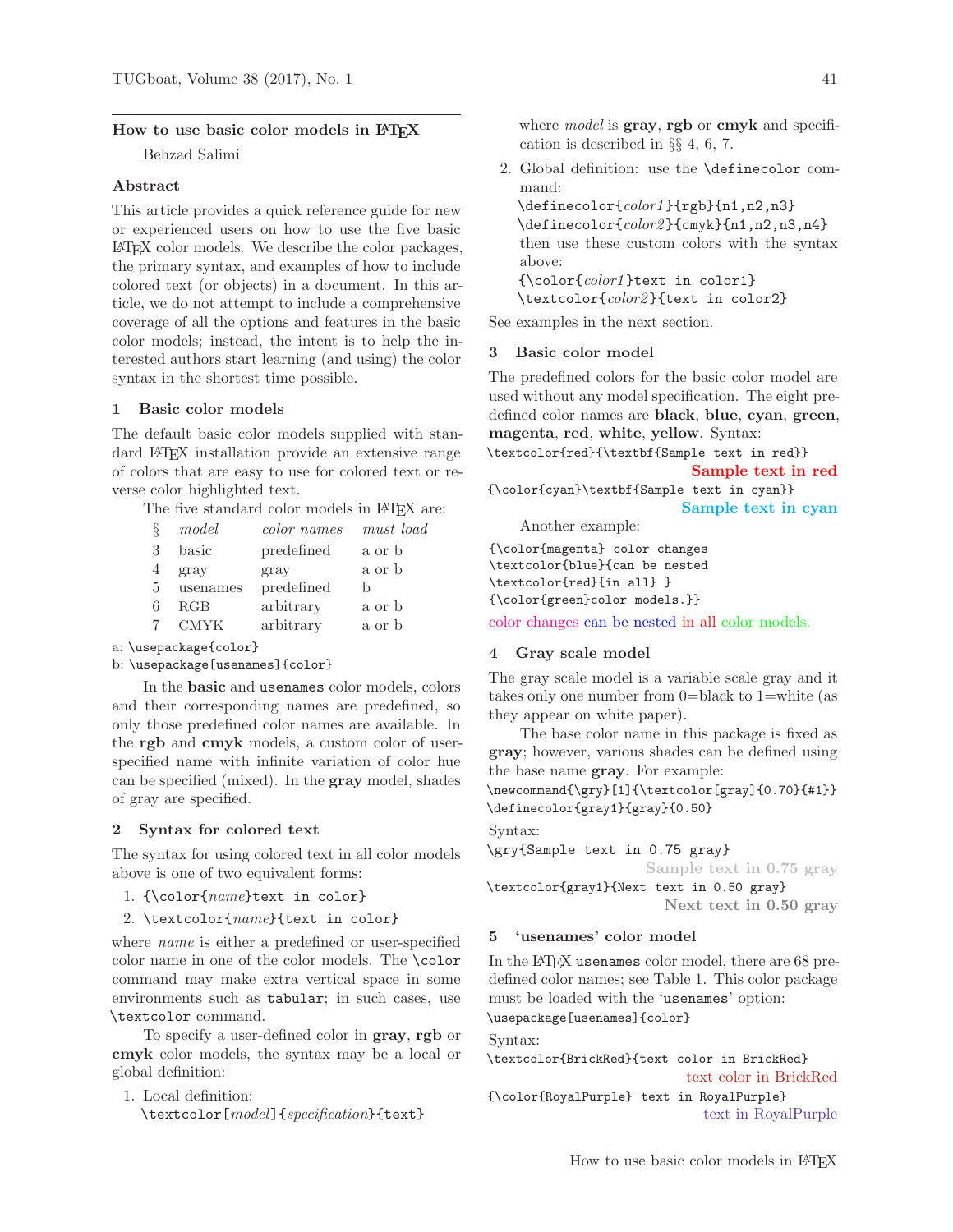\colorbox{Fuchsia}{\textcolor{white}{% colorbox Fuchsia}}

colorbox Fuchsia

You can create an alias for a predefined color name, for example:

\definecolor{ogrn}{named}{OliveGreen} \textcolor{ogrn}{ogrn is OliveGreen} ogrn is OliveGreen

| <b>Table 1:</b> The 68 standard colors known to dvips |  |  |  |
|-------------------------------------------------------|--|--|--|
| (not pdiffEX).                                        |  |  |  |

| Apricot            | <b>Aquamarine</b>     |  |  |  |
|--------------------|-----------------------|--|--|--|
| <b>Bittersweet</b> | <b>Black</b>          |  |  |  |
| <b>B</b> lue       | <b>BlueGreen</b>      |  |  |  |
| <b>BlueViolet</b>  | <b>BrickRed</b>       |  |  |  |
| <b>Brown</b>       | <b>BurntOrange</b>    |  |  |  |
| <b>CadetBlue</b>   | <b>CarnationPink</b>  |  |  |  |
| Cerulean           | <b>CornflowerBlue</b> |  |  |  |
| Cyan               | <b>Dandelion</b>      |  |  |  |
| <b>DarkOrchid</b>  | <b>Emerald</b>        |  |  |  |
| <b>ForestGreen</b> | Fuchsia               |  |  |  |
| Goldenrod          | Gray                  |  |  |  |
| Green              | <b>Green Yellow</b>   |  |  |  |
| $J$ ungle $G$ reen | Lavender              |  |  |  |
| <b>LimeGreen</b>   | <b>Magenta</b>        |  |  |  |
| <b>Mahogany</b>    | <b>Maroon</b>         |  |  |  |
| Melon              | MidnightBlue          |  |  |  |
| <b>Mulberry</b>    | <b>NavyBlue</b>       |  |  |  |
| <b>OliveGreen</b>  | Orange                |  |  |  |
| <b>OrangeRed</b>   | Orchid                |  |  |  |
| Peach              | Periwinkle            |  |  |  |
| <b>PineGreen</b>   | Plum                  |  |  |  |
| <b>ProcessBlue</b> | Purple                |  |  |  |
| <b>RawSienna</b>   | <b>Red</b>            |  |  |  |
| <b>RedOrange</b>   | <b>RedViolet</b>      |  |  |  |
| Rhodamine          | <b>RoyalBlue</b>      |  |  |  |
| RoyalPurple        | <b>RubineRed</b>      |  |  |  |
| Salmon             | <b>SeaGreen</b>       |  |  |  |
| Sepia              | <b>SkyBlue</b>        |  |  |  |
| <b>SpringGreen</b> | Tan                   |  |  |  |
| <b>TealBlue</b>    | Thistle               |  |  |  |
| <b>Turquoise</b>   | <b>Violet</b>         |  |  |  |
| <b>VioletRed</b>   |                       |  |  |  |
| WildStrawberry     | Yellow                |  |  |  |
| YellowGreen        | <b>YellowOrange</b>   |  |  |  |

#### 6 RGB color model

In the rgb (red-green-blue) color model, the primaries are *additive*; that is, the contribution of each base color is added to obtain the range from black (no light)  $\{0,0,0\}$  to white (full light)  $\{1,1,1\}$ . The rgb color model takes three parameters— one value for each of the red, green, blue colors. The three colors can be "mixed" in any proportion; each parameter must be between 0.0 and 1.0 but they need not add to 1.0. The three base colors themselves can be selected with  $\text{red}=\{1,0,0\}$ ,  $\text{green}=\{0,1,0\}$ ,  $blue = \{0,0,1\}.$ 

The syntax is

- 1. Define a color locally, usually for one-time use: {\color[rgb]{n1,n2,n3}text} \textcolor[rgb]{n1,n2,n3}{text} Example: {\color[rgb]{0.8,0.1,0.8} Sample rgb color} Sample rgb color
- 2. Define a new color name: \definecolor{color1}{rgb}{n1,n2,n3} {\color{color1}text} Example: \definecolor{teal}{rgb}{0.0,0.5,0.5} \textcolor{teal}{Sample teal in rgb model} Sample teal in rgb model

### 7 CMYK color model

The subtractive primaries cyan, magenta, and yellow are the complements of red, green, and blue, respectively; that is, they are subtracted (like filters) from rgb for the range of full light (white)  $\{0,0,0,0\}$  to no light (black)  $\{1,1,1,1\}$ . The cmyk (cyan-magentayellow-black) model is a more complex color model that takes four parameters— one value for each of cyan, magenta, yellow, black. The four colors can be "mixed" in any proportion; each parameter must be between 0.0 and 1.0 but they need not add up to 1.0. The four base colors themselves are selected with  $\text{cyan}=\{1,0,0,0\}$ , magenta= $\{0,1,0,0\}$ , yellow= $\{0,0,1,0\}$ , black= $\{0,0,0,1\}$ .

The syntax is analogous to that in §6:

1. Define a color locally, usually for one-time use: {\color[cmyk]{n1,n2,n3,n3} text } \textcolor[cmyk]{n1,n2,n3,n3}{text} Example: {\color[cmyk]{0.2,0.7,0.1,0.2} Sample cmyk text}

#### Sample cmyk text

2. Define a new color name: \definecolor{clr1}{cmyk}{n1,n2,n3,n4} {\color{clr1}text} Example: \definecolor{brk}{cmyk}{0.2,0.7,0.3,0.3} \textcolor{brk}{Sample cmyk color model} Sample cmyk color model

## 8 Advanced, specialized color models

The basic color models mentioned above generally suffice for most basic (and some complicated) color